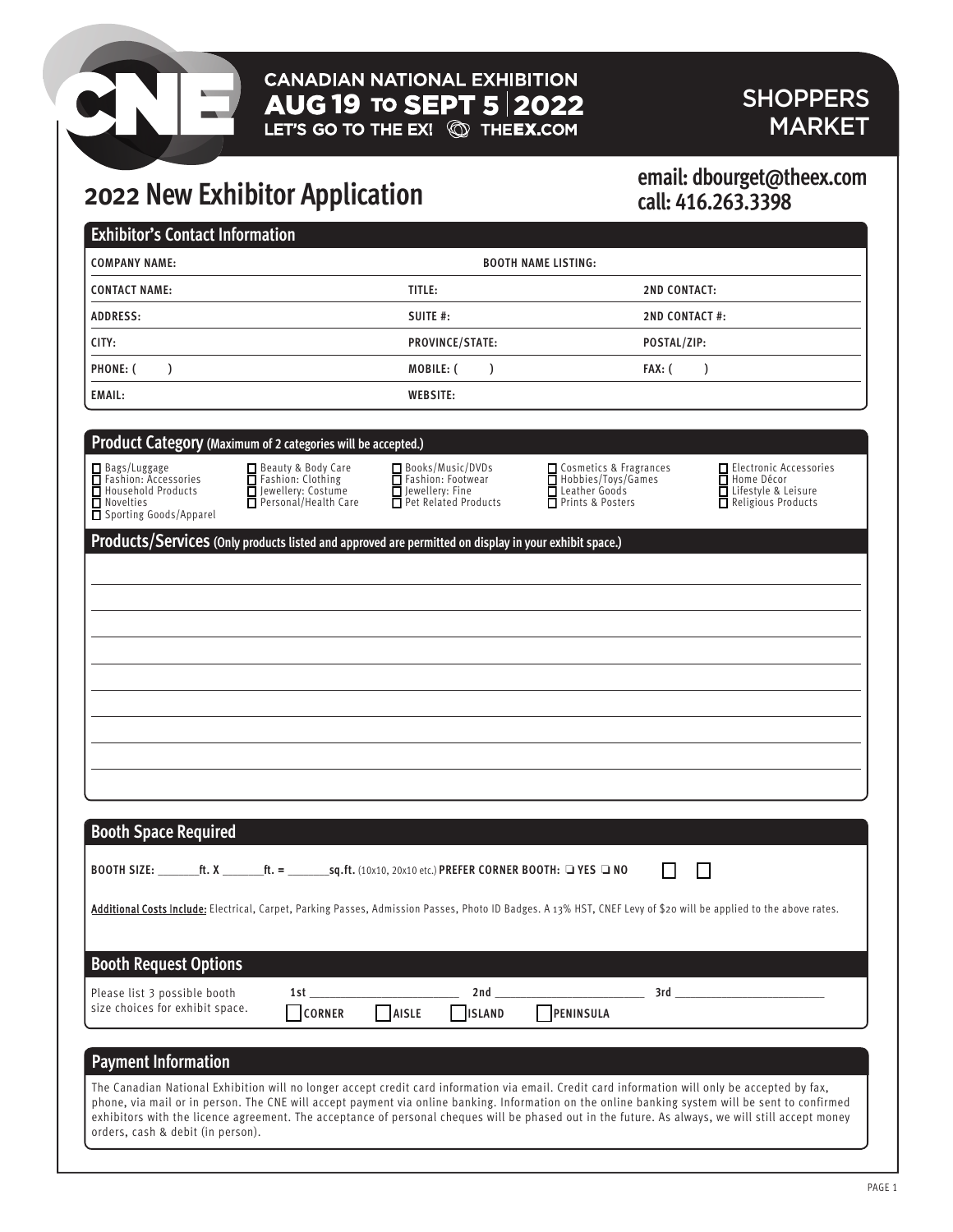# **CANADIAN NATIONAL EXHIBITION AUG 19 TO SEPT 5 2022**<br>LET'S GO TO THE EX! © THE**EX.**COM

### **SHOPPERS** MARKET

**SCHEDULE "A" CANADIAN NATIONAL EXHIBITION RULES AND REGULATIONS GOVERNING EXHIBITS AND LICENSES**

#### **1. General Provisions**

- a. In interpreting the rules and regulations, the following definitions shall apply:
	- i. "CNEA" means the Canadian National Exhibition Association, represented by the Executive Directors or their duly appointed designate;
	- ii. "Exhibition" or "CNE" means the eighteen (18) day period of the annual fair (August 19th to September 5th, 2022);
	- iii. "Exhibitor" means a person, corporation or other legal entity signing the Agreement or on whose behalf it is signed and includes the terms "Licensee", "Concessionaire" and "Vendor" where applicable
- b. Wherever the singular or masculine is used the same shall be construed as meaning plural or feminine, or body corporate or politic, where the context so requires.
- This Agreement shall be deemed to have been made in the Province of Ontario and its validity, construction, performance and enforcement shall be governed by the laws of the Province of Ontario which shall be the forum to resolve all disputes.
- d. The section headings are inserted herein only as a matter of convenience and for reference and in no way are intended to be part of this Agreement or to define, limit or describe the scope or intent of this Agreement or the particular section hereof to which they refer

#### **2. Regulatory Authorities/Rules and Regulations**

- a. The Exhibitor shall comply with all laws of the Government of Canada and the Province of Ontario, all bylaws of the City of Toronto and its successors and all rules and requirements of the police and fire departments or other applicable regulatory bodies; and will not do nor suffer to be done anything on the premises during the time of the Agreement in violation of any such laws, bylaws, rules and requirements, and if the attention of the Exhibitor is called to any such violation on the part of the Exhibitor or any person employed by or admitted to the premises by the Exhibitor, the Exhibitor will immediately cease or remedy such violation
- b. The Exhibitor shall abide by and conform to all rules and regulations from time to time adopted or prescribed by the CNE, for the governing and management of the Exhibition
- c. The CNE's interpretation of the Rules and Regulations shall govern unless a court finds that the CNE's interpretation is invalid. The CNE shall have the absolute right and discretionary power to relax, vary or cancel any of these rules and regulations in its absolute discretion.
- d. The Exhibitor shall not use nor bring or allow to be brought onto the premises nor store any material or substance, nor do any act or permit any act to be done on the premises that will increase the fire hazard on the premises or will have the effect of increasing the premium or premiums payable on any insurance held by the CNE on the premises or render any such policy of insurance liable to cancellation or render such policy of insurance invalid.

#### **3. Insurance and Indemnification**

- a. Non-Food Requirements. The Exhibitor shall effect, maintain and keep in force, at its sole cost and expense throughout the duration of this Agreement, comprehensive general liability insurance in the amount of not less than TWO MILLION DOLLARS (\$2,000,000) per occurrence including provisions for blanket agreementual liability coverage, cross liability and severability of interests. Such insurance shall name the CNEA, the Board of Governors of Exhibition Place, Maple Leaf Sports & Entertainment and the City of Toronto as additional insureds and shall indemnify such additional insureds against actions, suits, claims and demands, including reasonable legal costs incurred, resulting from negligence by the Exhibitor arising out of its activities related to this Agreement, and that a certificate confirming the foregoing shall be provided to the CNEA at least 30 days prior to the opening of the CNE failing which the exhibitor shall not be permitted to open its exhibit
- b. Food Requirements. If food products are sold or sampled by the Exhibitor, the Exhibitor shall effect, maintain and keep in force, at its sole cost and expense throughout the duration of this Agreement, comprehensive general liability insurance in the amount of not less than FIVE MILLION DOLLARS (\$5,000,000) per occurrence including provisions for blanket agreementual liability coverage, cross liability and severability of interests. Such insurance shall name the CNEA, the Board of Governors of Exhibition Place, Maple Leaf Sports & Entertainment and the City of Toronto as additional insureds and shall indemnify such additional insureds against actions, suits, claims and demands, including reasonable legal costs incurred, resulting from negligence by the Exhibitor arising out of its activities related to this Agreement, and that a certificate confirming the foregoing shall be provided to the CNE at least 30 days prior to the opening of the CNE failing which the exhibitor shall not be permitted to open its exhibit
- c. The Exhibitor shall fully indemnify and save harmless the CNEA, the Board of Governors of Exhibition Place, Maple Leaf Sports & Entertainment, and the City of Toronto, and their respective elected and appointed officials, directors, officers, employees and agents from and against all claims and demands, costs, charges and expenses whatever, which it may incur, suffer or be put to reason of any accident, or death, or of any person or property suffering damage or injury through or by reason of any such exhibit.

#### **4. General Rules**

- a. The CNEA reserves the right to reject or accept an application for rental of exhibit space or a license at any time for any reason. The CNEA also reserves the right to close an exhibit if the CNEA determines that the Exhibitor has breached the Rules and Regulations or otherwise has breached such laws, bylaws, rules or requirements as specified in section 2.
- b. The CNEA's objective is to expose CNE attendees to new products and services. All applicants will be subject to a review of their products and/or services. The purpose of this review is to ensure that the CNE is fresh and exciting, and product diversity is maintained to a satisfactory level as deemed by the CNEA
- c. Only the products and/or services of the Exhibitor, as specified on the Agreement, may be shown, provided, exhibited and sold. The CNEA reserves the right to require the removal of the Exhibitor's products or to prohibit the Exhibitor from conducting further operations during the CNE.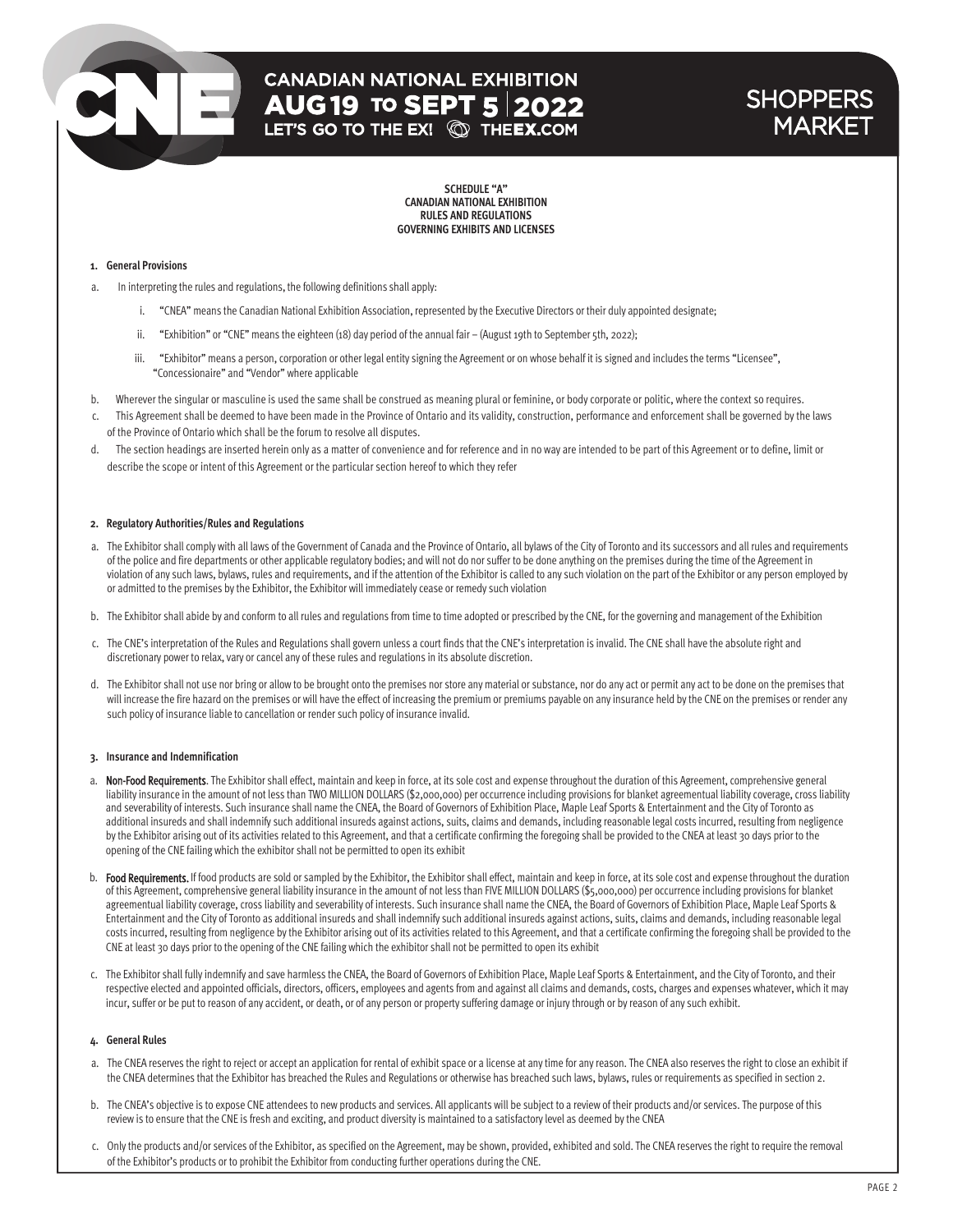# **CANADIAN NATIONAL EXHIBITION AUG 19 TO SEPT 5 2022**

### **SHOPPERS** MARKET

- d. Space allotted pursuant to the Agreement may be used only for the purpose stipulated in the Agreement. The Exhibitor shall not use or permit space to be used for any other purpose.
- e. All exhibits must be accessible to the public during the hours of operation specified by the CNEA and the Exhibitor shall not charge for admission to an exhibit. All areas of an exhibit, other than a portion of the booth used for storage, must be clearly visible from the aisles.
- f. The CNEA will endeavor to make booth assignments in accordance with the Exhibitor's requests as set forth on the front of this Agreement. However, the CNEA reserves the right to make the final determination of all space assignments. The CNEA does not guarantee space allotments and shall have no liability for its failure or inability to comply with an Exhibitor's requests. The Exhibitor shall have no right to cancel this Agreement and obtain a refund on amounts paid to the CNEA because of the CNEA's space allocation.
- g. Exhibitors are not permitted to solicit donations on behalf of any charitable or non-charitable organization, group or individual as part of their activities at the CNE. The CNEA reserves the right to cancel an Agreement and close a booth/location if an Exhibitor engages in prohibited solicitation activities.
- h. The CNEA shall have the right to inspect the Exhibitor's CNE premises at all times.
- i. The CNEA may, at its discretion, determine if a transaction is unconscionable, grossly unfair or in violation of the posted Exhibitor's sales policy and reserves the right to require the Exhibitor to reverse any sale made and to provide a full refund to the customer.

#### **5. Payment Schedule**

- a. Space charges are payable by the Exhibitor/Licensee underthe following terms:
	- i) Upon acceptance of an application for participation, an agreement will be generated and a 25% deposit made payable to the Canadian National Exhibition Association will be required. It is understood that this deposit will be applied to the Exhibitor's account;
	- ii) An instalment payment of 25% of the total Exhibitor's fee including taxes payable is due March 15, 2022;
	- iii) An instalment payment of 25% of the total Exhibitor's fee including taxes payable is due May 15, 2022; and
	- iv) The balance of the amount specified in the Agreement must be paid in full by July 15, 2022.
- b. Agreements signed after June 1st require payment in full payable by certified cheque and/or credit card at the time of Agreement execution.
- c. If any charges owed to the CNEA pursuant to the Agreement remain unpaid at the close of the CNE, any or all articles, goods and equipment in the Exhibitor's booth may be confiscated by the CNEA and held until payment in full is received by the CNEA. The CNEA shall be deemed to hold a lien on the goods and chattels until payment is received in full. The CNEA reserves its right to sell or dispose of the seized goods and chattels in the absence of receipt of payment in full

#### **6. Cancellation, Variation and Agreement Restrictions**

- a. If, for any reason, this Agreement is cancelled by the Exhibitor or by the CNEA for any reason whatsoever, the following fees will be retained by the CNE:
	- i) after January 1, 2022 and prior to June 1, 2022, the Exhibitor is liable for 50% of the total Agreement space price;
		- ii) after June 1, 2022 the Exhibitor is liable for 100% of the total Agreement space price.
- b. Agreement may be cancelled by the CNEA for any reason that, in its sole discretion, it determines appropriate including (but not limited to situations where the Exhibitor fails to occupy the space allotted to them with the exhibit specified on their Agreement or fails to be fully operational by noon of the day preceding the first day of the CNE or where undeclared products or services are offered for sale by the Exhibitor or where an Exhibitor is in breach or default of any of the rules and regulations of the CNE. In the event of cancellation, the CNEA shall retain all funds paid by the Exhibitor as liquidated damages. The exhibit shall be removed immediately at the Exhibitor's expense. The decision as to what constitutes a breach or default under the CNE's rules and regulations rests with the CNEA and its decision shall be final.
- c. The Exhibitor shall provide written notice to the CNEA of any cancellation of its intended use of the space, and upon the giving of such notice, the CNEA shall be at liberty to use the space in such manner and for such purposes as it sees fit without liability or accountability to the Exhibitor in any respect whatsoever.
- d. By signing the Agreement, the Exhibitor acknowledges that the CNEA shall not be liable for any damages (direct, indirect, special or consequential) that may have been or were suffered (either directly or indirectly) by the Exhibitor due to the termination or cancellation of the Agreement/ for any reason.
- e. In the event that the Exhibitor becomes bankrupt or insolvent or has a receiving order made against it or makes an assignment for the benefit of its creditors or, if any order is made or resolution is passed for the winding up of the Exhibitor or the Exhibitor takes the benefit of any statute in force relating to bankruptcy or insolvent debtors, the CNEA shall be entitled, in addition to whatever rights are provided in the relevant legislation, at its option, to terminate this Agreement immediately and enter into possession of the rented premises, to the exclusion of the Exhibitor
- f. If an Exhibitor defaults in the payment of any sum of money required to be paid to the CNEA as provided in this Agreement, at the times and in the manner specified in this Agreement, or if any default is made by the Exhibitor in the performance of any of the covenants or agreements herein contained, the CNEA may terminate this Agreement and the Exhibitor shall not thereafter have any rights to the use and occupation of the premises
- g. By signing this Agreement, the Exhibitor warrants that the name of the Exhibitor is the party in interest and the Exhibitor is not acting for or on behalf of an undisclosed principal. If it is determined that the Exhibitor is not the party in interest, that fact shall be grounds for cancellation of this Agreement and forfeiting of any remaining portion of the time thereof without liability on the part of the CNEA.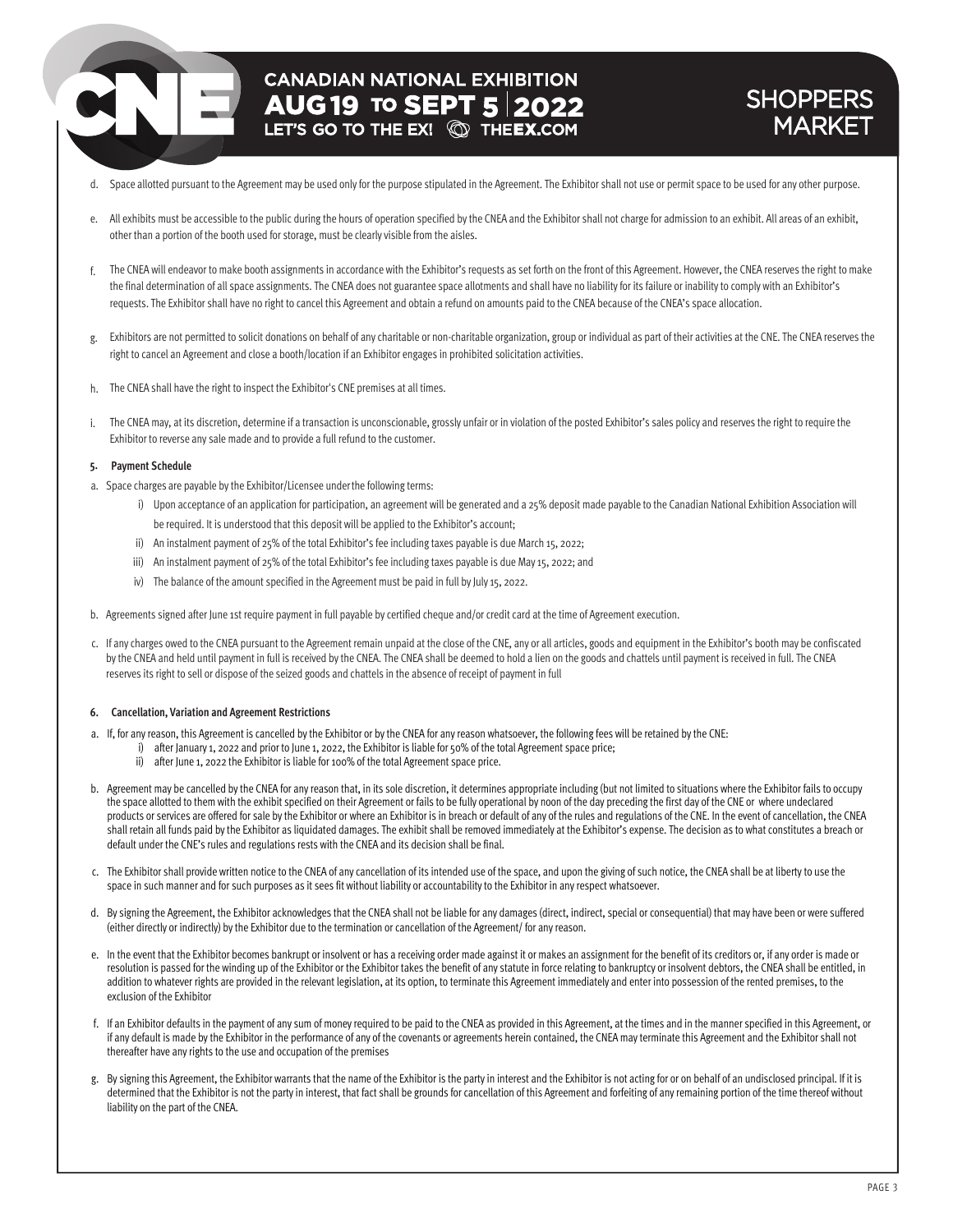## **CANADIAN NATIONAL EXHIBITION AUG 19 TO SEPT 5 2022**<br>LET'S GO TO THE EX! **QD THEEX.COM**

### **SHOPPERS** MARKET

- h. In the event of any revocation or variation of the Agreement, the CNEA shall have the right to retain all or a portion of the monies paid to it by the Exhibitor and apply the said monies as a credit against its actual costs and expenses and any damages which it may have suffered or incurred as a result of the granting of the License or the revocation or variation thereof.
- i. The Exhibitor shall pay to the CNEA such solicitor's fees on a full recovery basis for fees incurred by the CNEA in enforcing any of its rights pursuant to the Agreement.

#### **7. License/Agreement**

- a. The CNEA will issue an agreement which will identify and define the following:
	- i. exact booth or exhibit location;
	- ii. name of the Exhibitor (company or individual name on the Agreement);
	- iii. feature name at exhibit space;
	- iv. specific products and/or services that may be shown, provided, exhibited or sold;
	- v. dates of the Agreement
- b. Only Exhibitors in possession of an Agreement may occupy the space at the Exhibition site.

#### 8. Exhibit Booth Construction/Tent Regulations

- a. The CNEA reserves the right to regulate and generally to direct the arrangement of articles on exhibition.
- b. No signs, fixtures or decorative materials shall be allowed to overhang the aisles. All signs used must be neat and inoffensive with the CNEA having the right to prescribe their character and number. With respect to tents, nothing may be attached to the floor, wall or roof without first securing written permission from the CNEA, and, when necessary, approval of the Safety Engineer. Hanging of product and signage over the façade and obstructing the range of vision is strictly prohibited
- c. The sale and the prices of products for sale or services to be rendered must be clearly stated and displayed through professional signage handwritten signs are strictly prohibited.
- d. Booth and tent structures supplied by the CNEA must not be damaged by Exhibitors. Exhibitors causing damage to booths or tents in the installation of shelving, counters, decorations, electric wiring or other equipment, or in any way whatsoever, will be charged for all necessary repairs, for which the CNEA shall be deemed to have a lien on the goods and chattels in the booth or tent, as applicable. Booth/Tent structures must not in any way be changed to accommodate specific design layouts. All changes and additions to the structures will be at the sole expense of the Exhibitor and subject to the prior approval of the CNEA.
- e. All debris from the building or reconstruction of display stands/exhibit locations must be cleared from Exhibition Place by the Exhibitor or persons/agents employed by or contracted with the Exhibitor.
- f. The Exhibitor shall abide by any local union regulations and any relevant collective agreements in force between the CNEA and/or the Board of Governors of Exhibition Place. The Exhibitorwill also obtain any clearance required by any union or trade organization having authority or jurisdiction with respect to the event or work performed on the premises
- g. All booth electrical work and the hanging of signs must be done by Exhibition Place Services or through prior authorized third parties as directed by the CNEA and at the exhibitor's expense. For tent installations, all electrical work must be requested through the Concessions Department at the Exhibitor's expense, except as provided in the Agreement.

#### **9. Fire and Safety**

- a. All exhibits are subject to the provisions of Ontario Regulation 213/07 (Ontario Fire Code) as amended from time to time. For further details consult the Ontario Fire Code, available at www.publications.serviceontario.ca or the Ontario Government Book Store, 777 Bay St, Toronto, ON M5G 2E6 or at https://www.ontario.ca/laws/ regulation/070213.
- b. No inflammable liquids, gases, explosives, or other dangerous substances will be permitted in any of the buildings.
- c. Motor vehicles or gasoline-powered equipment on display must be equipped with lock-on type gasoline tank caps and batteries are to be disconnected.
- d. All materials, booth installations and products must comply with all regulations established by the Fire, Hydro, Buildings, and Health Departments of the City of Toronto, the Province of Ontario, and Health Canada, their successors and the CNEA
- e. All electrical hook-ups must be C.S.A. approved and in complete compliance with all electrical code standards.
- f. Exhibitors of machinery in motion or any other exhibit liable to cause accident, death, injury or damage to persons or property coming in contact with them, shall guard their exhibit and protect the public from coming in contact therewith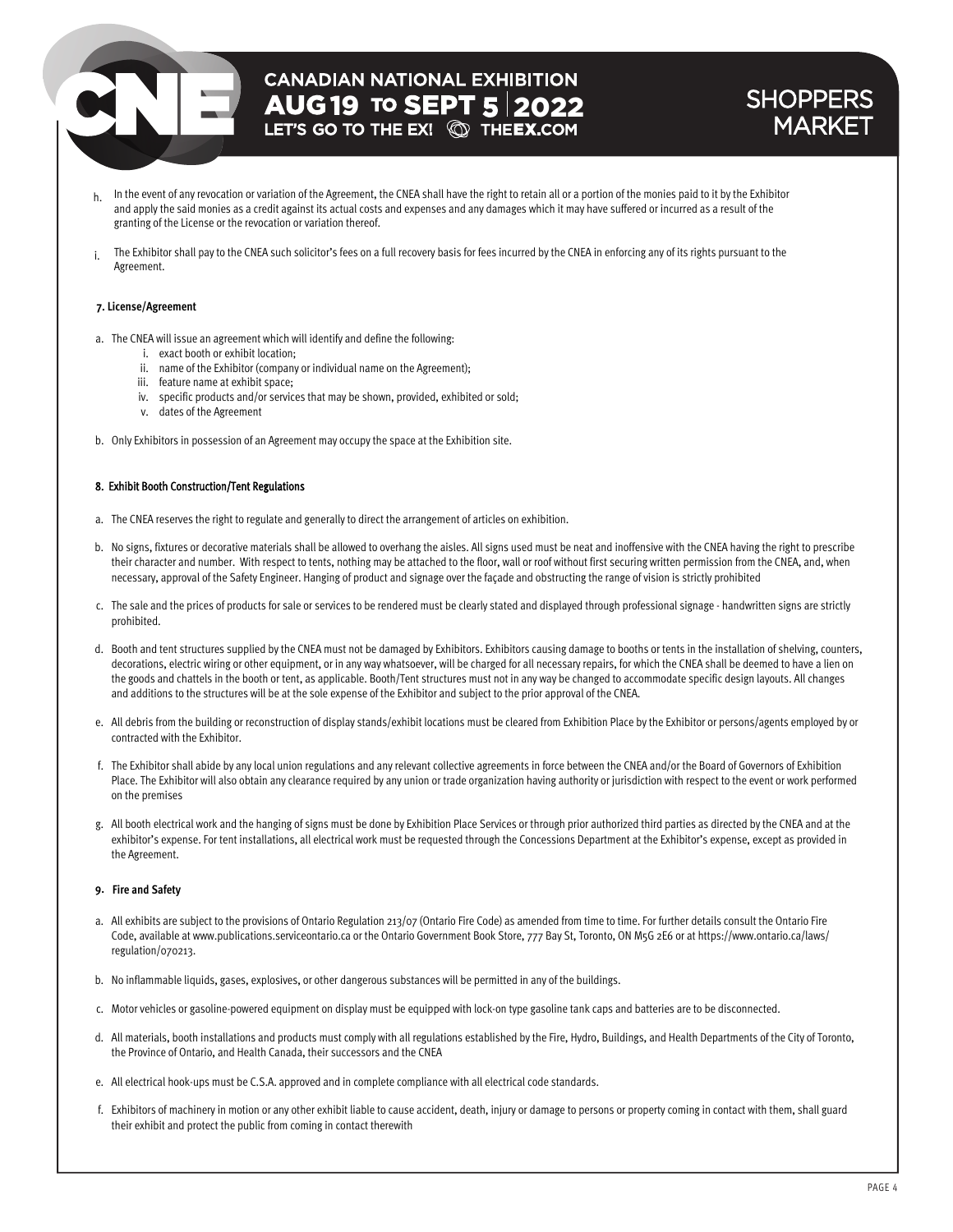# **CANADIAN NATIONAL EXHIBITION AUG 19 TO SEPT 5 2022**<br>LET'S GO TO THE EX! **@ THEEX.COM**

### **SHOPPERS** MARKET

#### **10. Conduct of Exhibits**

- a. Exhibits must be fully staffed and operational no later than fifteen (15) minutes prior to the designated opening time of the CNE. The Exhibitor will adhere to the hours of operation set by the CNEA (where hours are set) and will not cease operation before the time set by the CNEA
- b. The name of the Exhibitor specified in the Agreement for space must appear on the exhibit. The corporate style, logo, trademark or trade name may appear in place of the Exhibitor's name or in addition to same. No other names may appear except those as stipulated or agreed upon during the negotiation of the Agreement for space
- c. Exhibitors must install, arrange and conduct their exhibits only in the space allotted to them in a neat and orderly manner.
- d. Exhibitors must confine their exhibit and all other exhibit activities within the limits of their allotted space. Salespeople and demonstrators are prohibited from operating in the aisle or in any other location on the Exhibition site other than that specified in the Agreement. Failure to adhere to this requirement may result in the closure of the exhibit, at the discretion of the CNEA.
- e. The Exhibitor acknowledges that they are one of many Exhibitors and agrees to cooperate reasonably with the other Exhibitors and not to interfere with them or create any nuisance to them, the CNE or the people attending the Exhibition. Undue noise in the operation of exhibits or unseemly methods employed in sales or demonstration activities are not permitted. Further, offensive language and/or inappropriate mannerisms or behaviour directed towards CNEA staff, other Exhibitors or members of the public will not be acceptable. The decision as to what constitutes a breach of this section shall rest with the CNEA, whose decision shall be final. Any dispute among Exhibitors shall be settled by the CNEA by one of the Executive Directors of the CNEA or the person designated by the Executive Directors. The decision of the CNEA is final.
- f. The use of any amplification system, musical instrument(s), or any other similar device used in connection with an exhibit for the purpose of attracting attention thereto is prohibited, except where special permission from the CNEA has been obtained after details of the proposed installation have been submitted to the CNEA for approval.
- g. No Exhibitor will conduct any raffle or draw before obtaining permission in writing from the CNEA. In order to obtain permission, the ballot stating the date of the draw (which shall not be later than the closing date of the fair) and prizes i.e. first prize, second prize, etc. must be shown. These prizes must be drawn by a member of the CNEA staff. The Exhibitor holding the draw will not be permitted to use the leads generated unless the Exhibitor agrees that their salesperson will not approach the prospective customer saying they won a prize at the CNE. Prizes offered must be products and/or services offered by the Exhibitor holding the draw, unless otherwise agreed to by the CNEA. Any Exhibitor including employees of the Exhibitor who do not conform to these regulations can forfeit the Exhibitor's right to participate in future Exhibitions..
- h. All exhibits shall be kept in a clean and tidy condition, and all sweeping, dusting, removal of refuse, etc., shall be done each day at closing. Refuse must be removed to bins provided for that purpose.
- i. The Exhibitor may not assign this Agreement and may not permit or sublet all or any part of its assigned booth space to be used by any other individual, business or firm, unless the CNEA has given prior written approval. Any such assignment, permission or sublease without CNEA's prior written approval shall be null and void.
- j. The Exhibitor may use the CNE logo to promote only its participation at the Show. The CNE logo cannot be used in any way that is perceived as an endorsement by the CNE of the Exhibitor's company, product, and/or service.

#### **11. Product/Services**

- a. Free distribution of book matches, helium balloons, balloons and all forms of adhesive stickers is not permitted. All other types of give-always must be approved in writing by the CNEA.
- b. Any Exhibitor distributing, either personally or by an agent, advertising matter that may be considered objectionable by the CNEA shall be notified by the CNEA to cease distribution. If the distribution persists, the CNEA reserves its right to terminate the Agreement, forfeit the Exhibitor's space and retract all Exhibitor privileges
- c. "Courtesy" cards or notices of materials on loan must not be displayed in an exhibit booth unless prior permission in writing is granted by the CNEA.
- d. Used, second hand, or rebuilt articles or materials must not be exhibited or offered for sale without prior permission, in writing, from the CNEA.
- e. An Exhibitor or any of his attendants shall not offer for sale any kind of stock, bond or other security whatsoever, nor shall he distribute any prospectus relating to the same or any other literature to this effect. An Exhibitor shall not offer for sale real or personal property or any interest therein without prior clearance, in writing where applicable, from the Securities Commission and Ministry of Government and Consumer Services of Ontario.
- f. Soliciting subscriptions for any newspaper or periodical which is not a member of the Alliance for Audited Media is prohibited except where special permission is granted by the CNEA. If the privilege is desired, written application must be made by the publisher to the CNEA at least ten days prior to the opening of the Exhibition, giving complete details of the proposed method of operation.
- g. Exhibitors shall not offer for sale or distribution any products identified by a trademark, patent or any other intellectual property designation unless that product is genuine and the respective marks or patents are observed. The sale or promotion of any counterfeit or blackmarket goods and/or services is prohibited at all times. The breach of this regulation shall be grounds for immediate termination of the Exhibitor's Agreement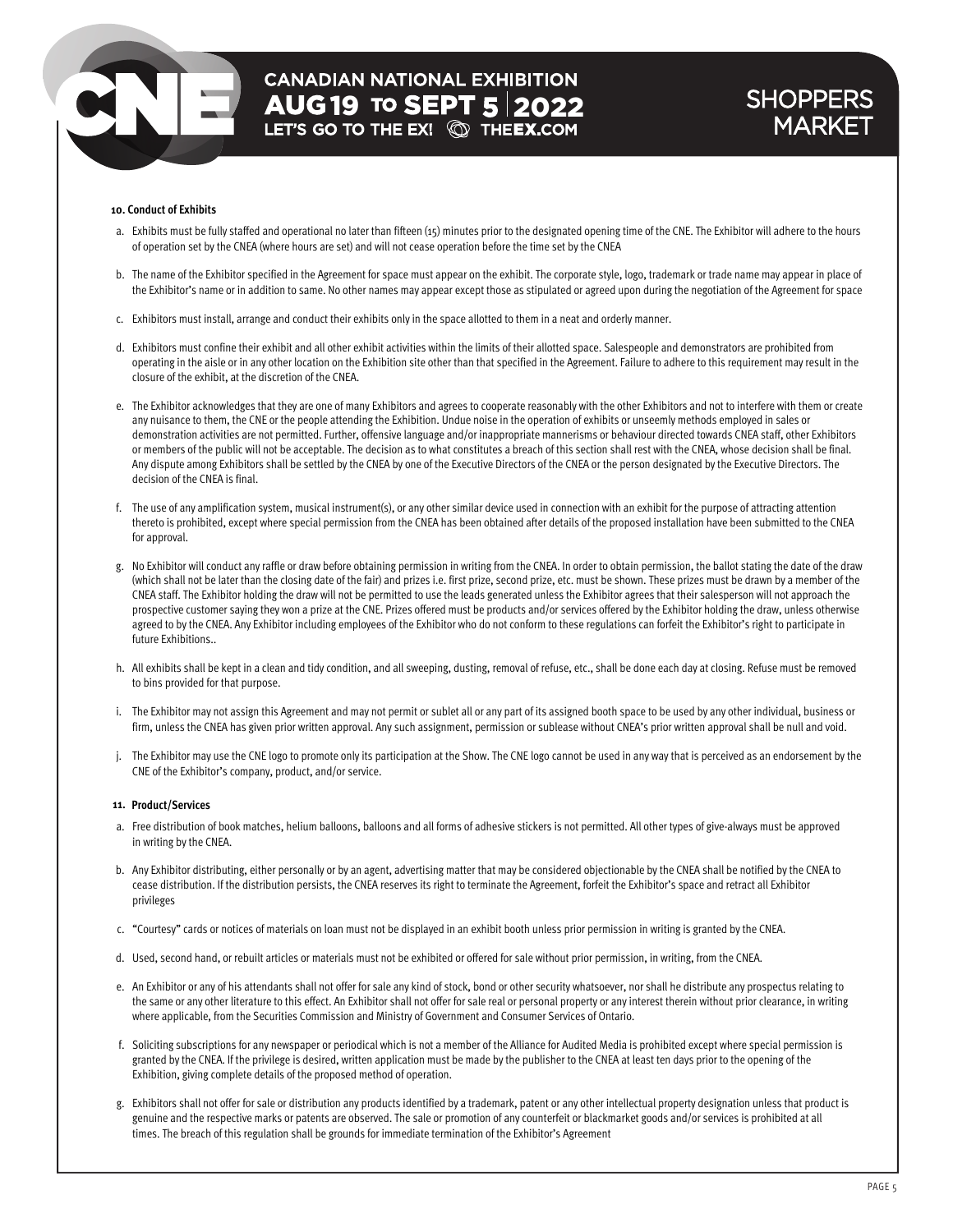### **CANADIAN NATIONAL EXHIBITION AUG 19 TO SEPT 5 2022**

### **SHOPPER** MARKET

- h. The sale and/or promotion of any of the following products or services are strictly forbidden; firearms, ammunition, weapons, tobacco, petroleum or petroleum-based products, hazardous, toxic or flammable products. Note that toy versions of these products will not be allowed to be shown or sold at the CNE.
- i. No one is permitted to sell merchandise associated with an attraction or act unless licensed by that performing entity or its agent, to handle that merchandise within the Exhibition.

#### **12. Sponsorship**

- a. The Exhibitor shall not be entitled to secure any sponsorship for the booth or premises licensed from the CNEA. Display of logos, advertising or brand names is prohibited other than that strictly pertaining to the Exhibitor's own booth, unless specific prior consent is obtained in writing from the CNEA.
- b. The Exhibitor agrees to display, at no cost to the CNEA, any signage, logos, and brand names, etc. supplied to it by the CNEA for that purpose.
- c. From time to time the CNEA may enter into sponsor/supplier agreements which provide the sponsor/supplier with exclusivity on the grounds of Exhibition Place during the period of the Exhibition. Exhibitors affected by such agreements will be required to honour same. In these instances, the Exhibitor will be required to purchase products(s) directly from the sponsor/supplier or its designated agent(s). The CNEA shall inform the Exhibitor of such agreement(s) on a timely basis

#### **13. Protection of Exhibits**

- a. The CNEA will take reasonable precautions to ensure the safety of materials at the Exhibition, but the Exhibitors assume the risk of exhibiting the materials. The CNEA shall not be liable for any damage, loss or theft occurring at any exhibit or portion thereof.
- b. Security is on duty 24 hours a day to conduct general security on the grounds during the Exhibition. While every effort is made to prevent thefts and similar offenses, the CNEA cannot guarantee that offenses will not take place. It is strongly recommended that the Exhibitor take every precaution to protect its property. The CNEA shall not be held responsible for offenses committed on the CNE grounds.
- c. An Exhibitor who wishes to supplement CNE security must make any additional security arrangements with a CNEA-approved company.

#### **14. Security & Damage**

- a. In addition to any other express provision of this Agreement, the Exhibitor shall not injure or mar, or in any manner deface CNEA premises, and shall not cause or permit anything to be done whereby the premises shall be in any manner injured, marred or defaced; and will not drive or permit to be driven nails, hooks, tracks or screws into any part of CNEA premises and will not make or allow to be made alterations of any kind therein; provided, however, that if CNEA premises or any portion of them shall be damaged by the act, default, or negligence of the Exhibitor or of the Exhibitor's agents, employees, patrons, guests or any person admitted to CNEA premises by the Exhibitor, the Exhibitor shall pay to the CNEA upon demand forthwith such sum as shall be necessary to restore CNEA premises to their original condition.
- b. The CNEA reserves the right to eject from the premises the owner, employees or guests of an Exhibitor who, in the opinion of the CNEA, are conducting themselves in an objectionable manner and the Exhibitor hereby waives all claims for damages arising from the exercise of such right.
- c. All chattels, furniture or fixtures of whatever nature or kind brought on the premises by the Exhibitor during the Exhibition shall be brought on the premises at the sole and exclusive risk of the Exhibitor. The CNEA has made and makes no representations or warranties to the Exhibitor concerning liability for loss resulting therefrom

#### **15. Exhibitors Attendant & Car Passes**

- a. Passes admitting an Exhibitor or Exhibitor's attendant must be purchased at the current price as published. Passes are not transferable.
- b. Passes are sold to the extent of parking area available only. Quantities are therefore limited and space is not guaranteed. Passes will not be sold to any Exhibitor if its Agreement has not been paid in full.

#### 16. Delivery of Goods

All vehicle movement including deliveries is subject to the special regulations issued by the CNEA regarding time schedules and routes issued with the exhibitor kit.

#### 17. Removal of Exhibits

- a. Exhibitors must arrange for the removal of their exhibits from the Exhibition grounds (leaving its space clear and free of any debris or garbage), under their own supervision at the termination of the Exhibition in accordance with the move-out schedule, but no exhibit nor any part thereof, may be removed prior to the designated hour of the last day of the Exhibition, or as specified in the Move Out Schedule, without prior written consent of the CNEA.
- b. Any exhibit or part thereof that has not been removed after the Exhibition by the date and time specified in the move-out schedule, will be removed by the CNEA at the expense of the Exhibitor. In addition, a per diem storage rate of \$200.00 will be charged. If the expense and storage charges are not paid within thirty (30) days from the date of invoicing by the CNEA, the CNEA may dispose of the booth and contents as it sees fit.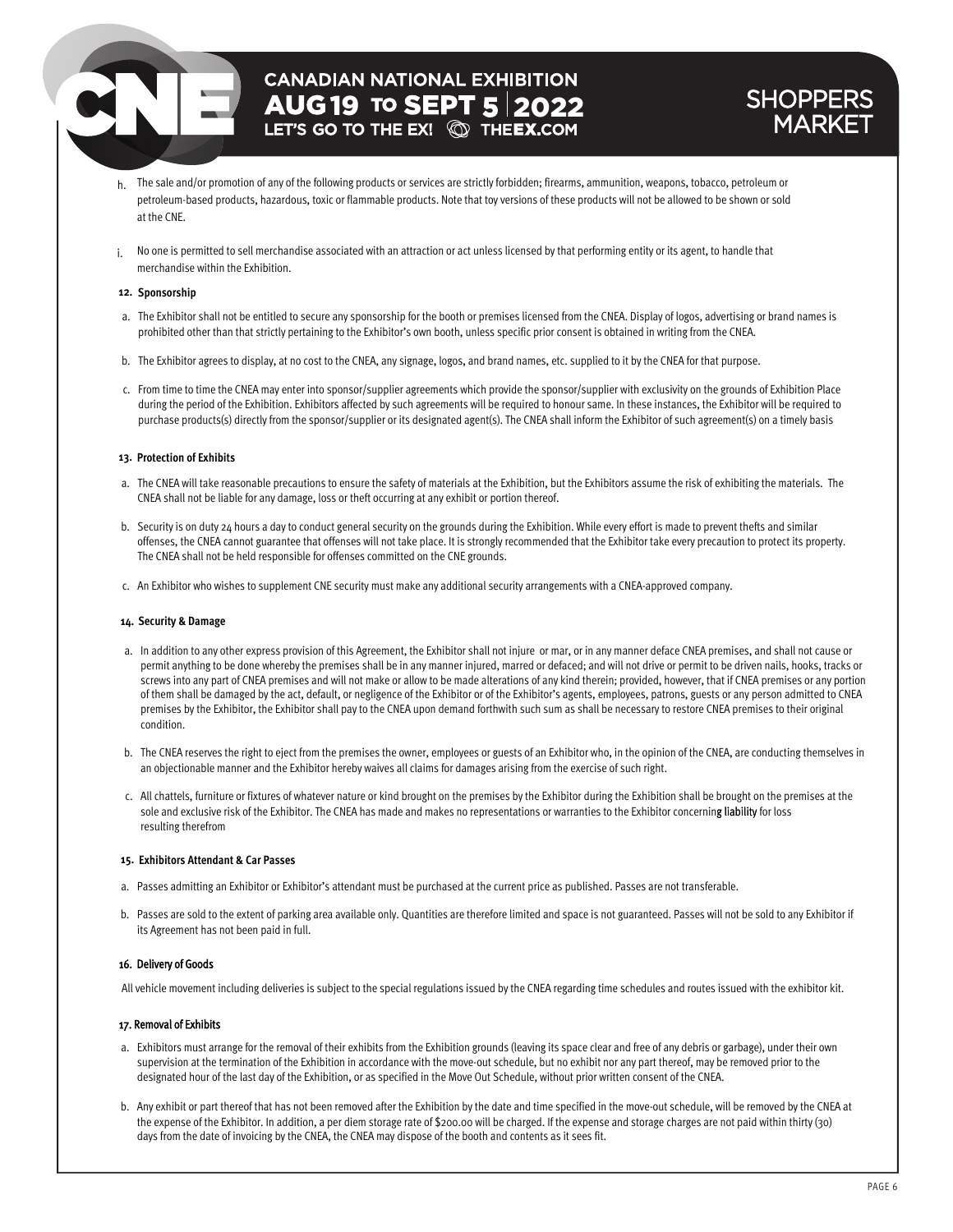## **CANADIAN NATIONAL EXHIBITION AUG 19 TO SEPT 5 2022**<br>LET'S GO TO THE EX! **QD THEEX.COM**

### **SHOPPERS** MARKET

#### **18. Harmonized Sales Tax (HST)**

The HST is charged at a rate of 13% on most sales transactions in Canada. Residents and non-residents are required to register for the HST if their worldwide annual revenues from taxable sales of goods and services are more than \$30,000 Canadian over a period of four consecutive calendar quarters, or in any particular calendar quarter. Exhibitors should contact the Canada Revenue Agency Excise/ HST District Office, Canadian Consulates or Embassies for more specific information on the above. All Exhibitors shall ensure that they comply with the applicable laws of Ontario and Canada with respect to the collection and reporting of HST.

#### **19. Force Majeure**

Subject to the terms of this Agreement, each of the parties shall be excused from the performance of any obligation hereunder, with the exception of the payment of monies for services rendered prior to the onset of the force majeure event, to the extent that such obligation is hindered or prevented by any strike, boycott, lockout, or other labour dispute other than a labour dispute with a party's own employees, act of God, any riot, civil disturbance, or any act of war or of the public enemy; any fire or theft, any present or future governmental law, ordinance, rule or regulation, any epidemic or pandemic or any other cause or contingency beyond the parties' control. A party intending to rely on force majeure shall provide notice to the other party stating that it intends to rely on force majeure, specifying what obligations the party cannot fulfill during the force majeure period, why the obligations cannot be fulfilled and when the party expects that the obligations can be fulfilled. The force majeure provision is intended to allow for suspension of obligations while allowing the Agreement to remain in force so that such obligations can be fulfilled at a future date. In the event that the obligations that cannot be performed form substantially all of the Agreement's obligations of the party and the obligations cannot be deferred, the other party may terminate this Agreement without further obligation or liability, subject to any payment amounts due and payable as of the effective date of termination for services rendered.

#### 20. Use of Polystyrene Foam (Styrofoam) and Healthy Food Alternative

- a. Exhibitors may no longer use polystyrene foam otherwise known as StyrofoamTM to-go containers or service ware. Exhibitors found using polystyrene foam otherwise known as StyrofoamTM will be subject to the loss of their environmental deposit and possible termination of their license. All food Exhibitors are required to use only compostable food and beverage containers, utensils plus all paper towels and napkins.
- b. All food Exhibitors shall consider the provisions of "Canada's Food Guide" and endeavor to incorporate the measures of the Guide through the provision of foods that incorporate healthy food alternatives, ingredients and serving portions as described in the Guide or by providing a healthy food choice on menus and signage with reference to https://food-guide.canada.ca.

#### 21. CNEF (Canadian National Exhibition Foundation) Levy Program

Exhibitors are required to pay a \$20 (plus HST) per booth location levy that will be collected and remitted to the Canadian National Exhibition Association on behalf of the Canadian National Exhibition Foundation.

#### 22. Non-Cash Payment Processing

Exhibitors must have the capacity to process client payments on a non-cash basis. This generally means that the Exhibitor subscribes to an active merchant payment solution that has the capacity to process transactions using client debit and/or credit cards during the CNE period.

#### 23. Enurement

This agreement shall be binding upon and shall enure to the benefit of the successors and assigns of the CNEA, and to such successors and assigns of the Exhibitor as are permitted to succeed to the Exhibitor's rights under the Agreement.

#### 24. Partnership or Joint Venture

Nothing herein contained shall make or be construed to make the CNEA or the Exhibitor a partner of one another nor shall this Agreement be construed to create a partnership or joint venture between any of the parties hereto or referred to herein.

#### 25. Notices

Any notice provided for by this Agreement or by law to be given, served or exercised by or upon a party may be given or served by delivery by courier, by depositing in the mail, postage prepaid by registered mail, by facsimile or by email attachment. Any notices given or served as provided herein shall be effectual and binding for all purposes upon the parties so served and, if mailed shall be deemed to have been received in three (3) days from such mailing, or in the case of delivery by courier, within two (2) business days following the pick-up by the courier, or in the case of delivery by e-mail or facsimile, upon transmission.

#### 26. Severability

If any term, covenant or condition of this Agreement or the application thereof to any person or circumstances shall, to any extent be invalid or unenforceable, the remainder of the Agreement or application ofsuch term, covenant or condition to persons or circumstances other than those as to which it is held invalid or unenforceable, shall not be affected thereby, and each term, covenant or condition of this Agreement shall be valid and shall be enforceable to the fullest extent permitted by law.

#### 27. Survival

All sections of this Agreement that by their nature should survive termination will survive such termination, including, without limitation, payment obligations, warranties, indemnities and limitations of liability.